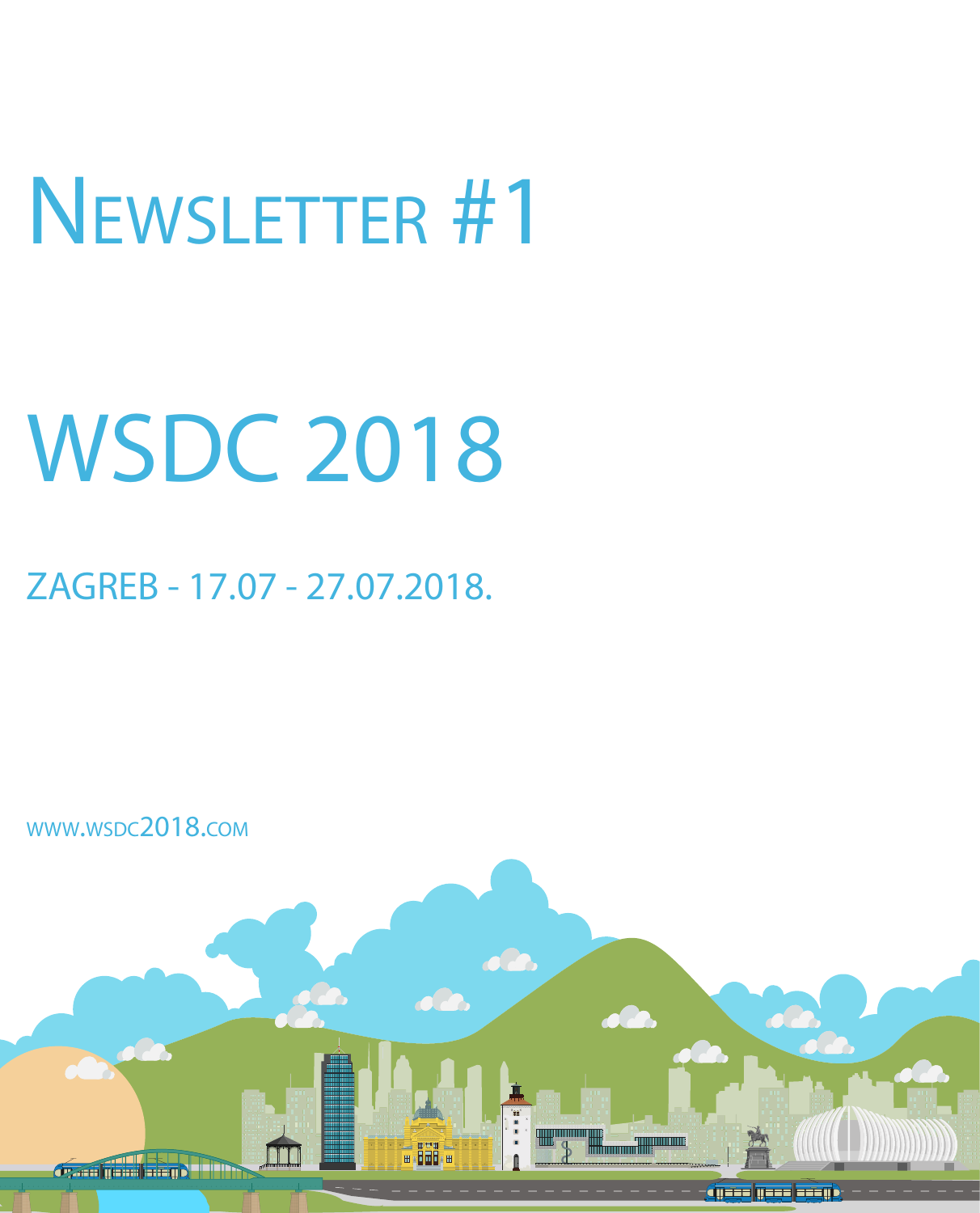WSDC 2018 is drawing closer and we couldn't be more excited about welcoming all of you in Zagreb in July. With that in mind, we prepared a newsletter outlining all information relevant at this stage.

If you have any questions about our tournament please feel free to contact us at wsdc2018@hdd.hr.

## NEWSLETTER CONTENT

3 Registration

I

4 Accommodation and Participation Fees

5 Participation information

6 Adjudication

7 Patronages

WSDC 2018 NEWSLETTER #1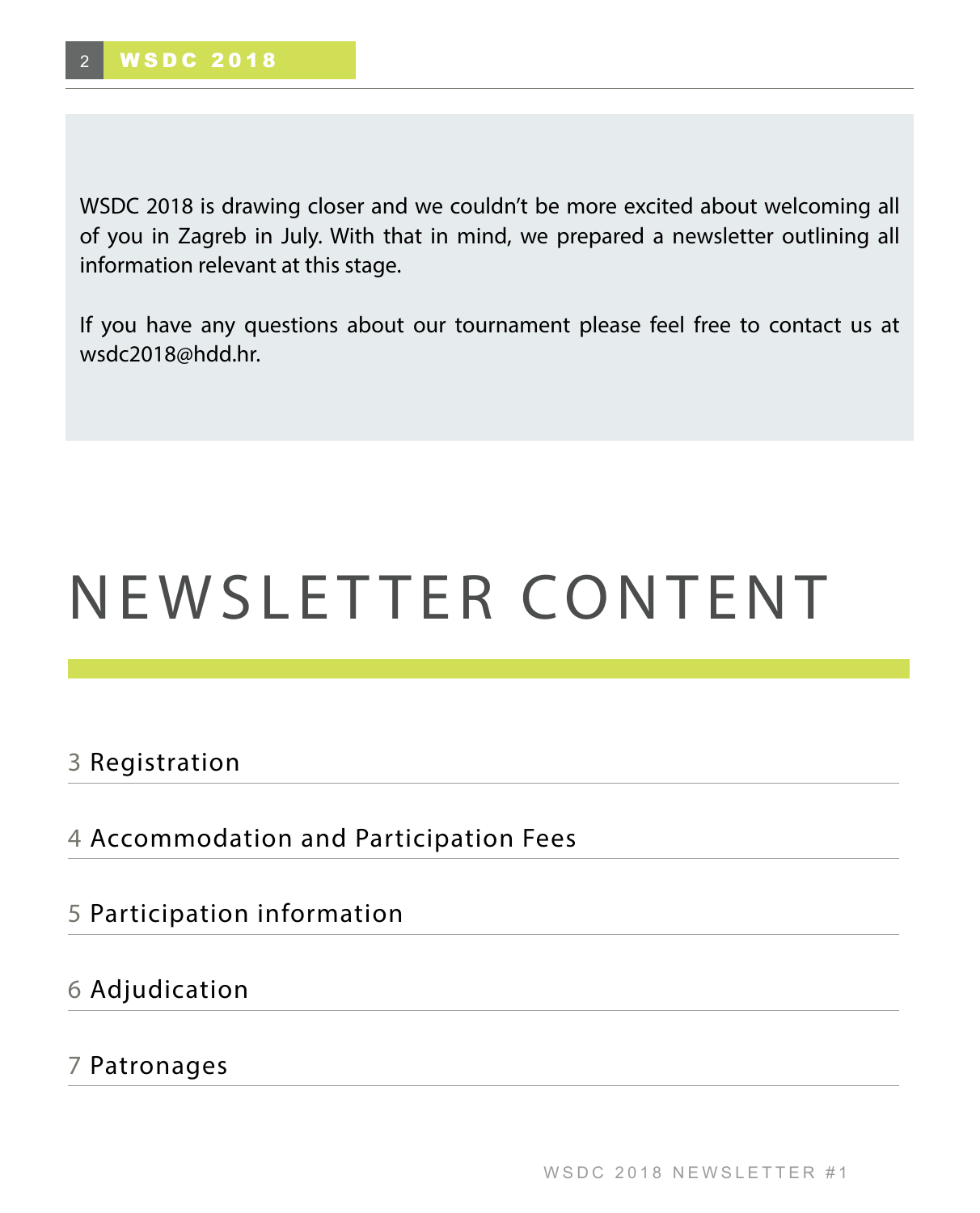Apr 2nd

to  $\leq$ 

ay 20th

# REGISTRATION

There is no pre-registration for WSDC 2018. Instead, there are 3 stages of registration. Please make sure you register on time as all deadlines will be strictly enforced to avoid last minute dropouts.

#### **Stage 1 - Jan 28th to Apr 1st**

Stage 1 registration opens on January 28th, closes on April 1st and will be done through our [web page.](http://wsdc2018.com/) During Stage 1, delegations will be required to submit delegate numbers, names and roles, as well as indicate if any or all of their delegates need visas to enter Croatia. A payment of 50% of the total delegation participation fee/independent adjudicator fee is due on April 1st. If your delegation or any of your delegates need visas to enter Croatia, please bear in mind that the payment is necessary for the visa process. **Stage 1 registration is obligatory and a prerequisite to be able to advance to Stage 2.** 

We kindly ask all delegation leaders and independent adjudicators to create a registration account on our web page as soon as Stage 1 opens.

#### **Stage 2 - Apr 2nd to May 20th**

Stage 2 registration opens on April 2nd and closes on May 20th. During Stage 2, delegations will be required to provide details on their delegates, as well as submit necessary documents (travel insurance, Code of Conduct, EFL/ESL forms, passport scans, visa paperwork if needed) and the rest of their payment. Full payment is due on May 20th. **We cannot guarantee participation for delegations that don't cover their expenses by May 20th.** 

#### **Stage 3 - May 21st to Jul 1st**

Stage 3 starts on May 21 and lasts until July 1st. During Stage 3, delegations will be required to submit their arrival and departure information.

#### STAGE 1

Delegate numbers Delegate roles Delegate names 50% of payment

#### STAGE 2

Delegate details Passport scans Travel insurance Code of conduct EFL/ESL forms Visa documentation Full payment

STAGE 3 Arrival and departure information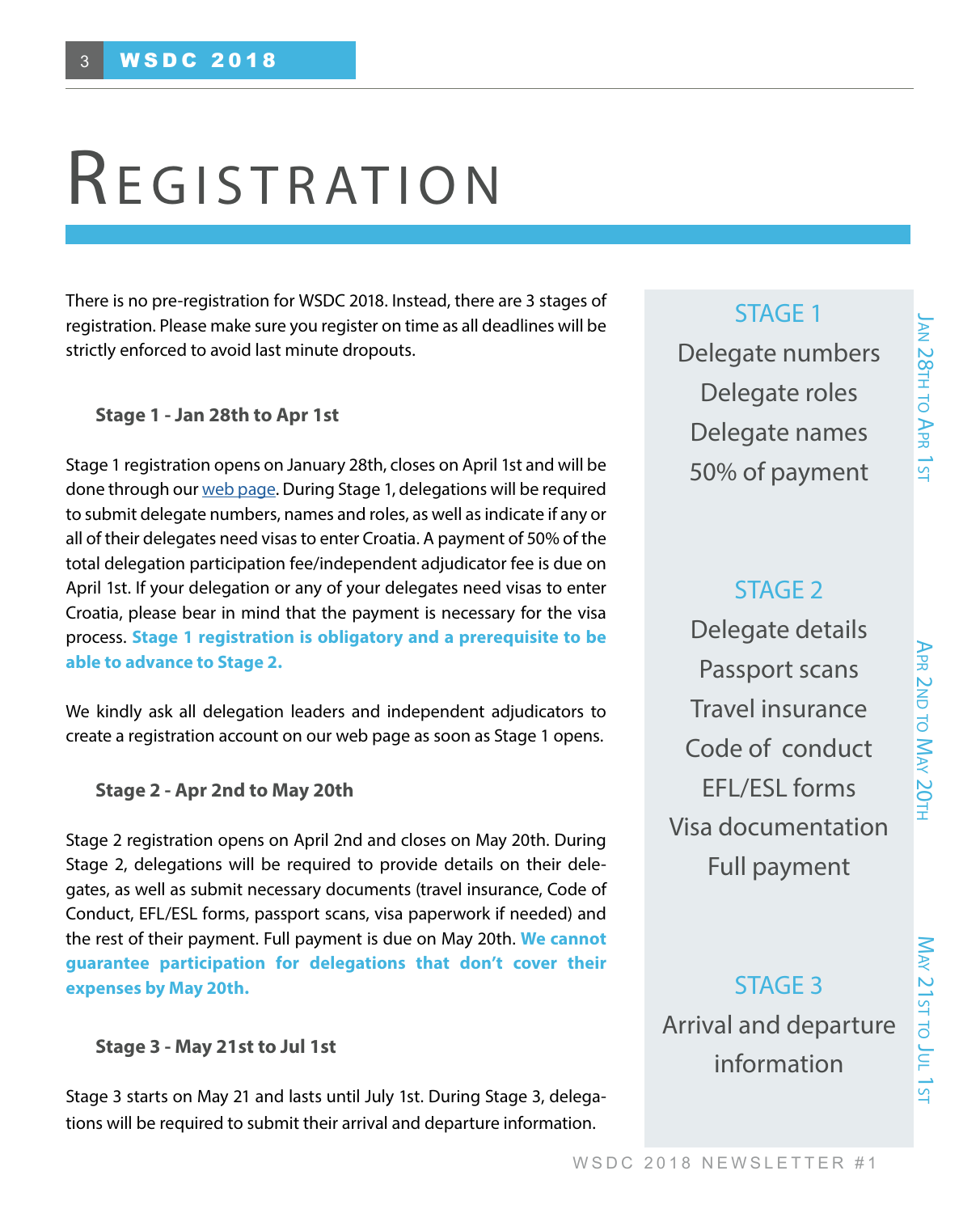## Accommodation and participation fees

Our main accommodation site is **Hotel Panorama**, the biggest 4\* hotel in Zagreb that can accommodate up to 580 participants in single, double and triple rooms.

Apart from Hotel Panorama, we can offer up to 100 spots in **Hostel Moving**, only 350 meters away from Panorama, for a reduced registration fee.

Hostel Moving offers accomodation in 2 to 8 bed rooms with private bathrooms. Hostel accommodation is subject to availability.

In the event we receive more hostel requests than we can accommodate, hostel accommodation will be awarded as needed to delegations struggling financially.

Delegation leaders are free to register their adjudicators to be accommodated at the hostel even if the rest of the delegation prefers hotel accommodation. However, bear in mind that hostel accommodation is subject to availibility.

#### **ALL PARTICIPATION FEES COVER**

• 10 nights of accommodation at Hotel Panorama for the regular or Hostel Moving for the reduced fee

• all breakfasts, all dinners and lunch during prelims

• transport to preliminary round venues if needed

• transport to elimination round venues for competitors if needed

• guided Zagreb tours, social events

| <b>REGULAR FEE</b>                               | <b>REDUCED FEE</b>                              | <b>OBSERVERS</b>                                                   | ADDITIONAL<br>COSTS                                                                                   |
|--------------------------------------------------|-------------------------------------------------|--------------------------------------------------------------------|-------------------------------------------------------------------------------------------------------|
| 560€                                             | 420€                                            | 990€                                                               |                                                                                                       |
| PER DEBATER (3 - 5 DEBATERS<br>PER TEAM)         | PER DEBATER (3 - 5 DEBATERS<br>PER TEAM)        | <b>UNLIMITED</b><br><b>NUMBER</b><br><b>OF</b><br><b>OBSERVERS</b> | <b>SINGLE ROOM FEE</b>                                                                                |
| PER COACH/ TEAM MANAGER/<br>ADJUDICATOR/         | PER COACH/TEAM MANAGER/<br>ADJUDICATOR/         | <b>PER TEAM</b>                                                    | 340€                                                                                                  |
| <b>INDEPENDENT ADJUDICATOR</b>                   | <b>INDEPENDENT ADJUDICATOR</b>                  |                                                                    |                                                                                                       |
|                                                  |                                                 |                                                                    | <b>ADDITIONAL NIGTHS</b>                                                                              |
| <b>ACCOMMODATION AT</b><br><b>HOTEL PANORAMA</b> | <b>ACCOMMODATION AT</b><br><b>HOSTEL MOVING</b> | <b>ACCOMMODATION AT</b><br><b>HOTEL PANORAMA</b>                   | SUBJECT TO AVALIABILITY,<br><b>PLEASE</b><br><b>CONTACT</b><br><b>THE</b><br>ORGANISERS IF INTERESTED |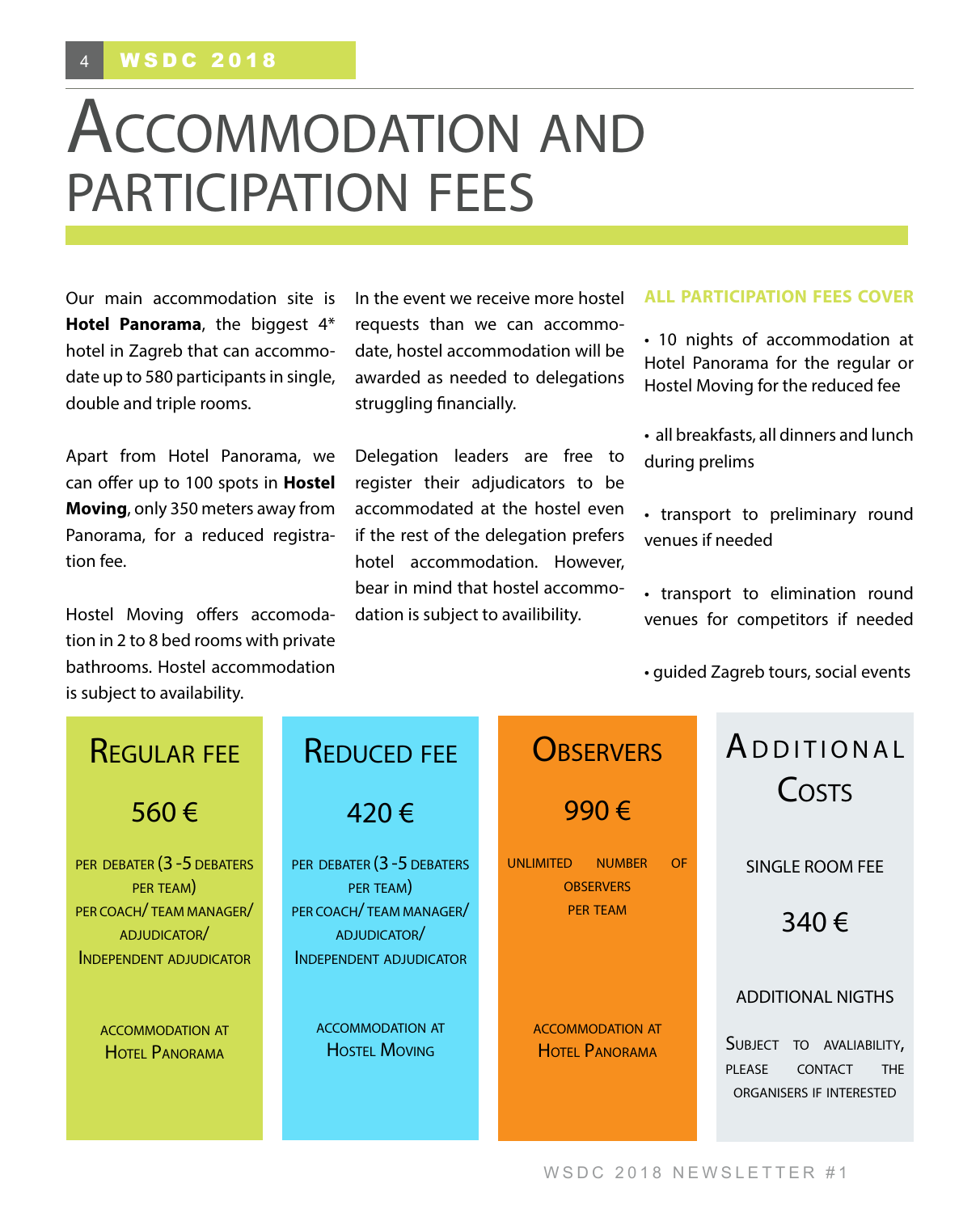# **PARTICIPATION**

#### **Eligibility**

Each nation can register a single national team. The procedures WSDC Ltd Board of Directors shall use in the event of more than one application from one nation is being submitted are outlined in [WSDC](http://wsdc2018.com/wp-content/uploads/sites/3/2017/12/WSDC_Debate_Rules_U_2017.pdf) [Rules](http://wsdc2018.com/wp-content/uploads/sites/3/2017/12/WSDC_Debate_Rules_U_2017.pdf), Rule 3.3.

Teams consist of no less than 3 and no more than 5 members. Every team must be accompanied by a team coach and a team manager. A team manager may at the same time act as a coach or an adjudicator. A team coach cannot act as an adjudicator. For more information on participant eligibility, including participants' age and education status, please see [WSDC Rules,](http://wsdc2018.com/wp-content/uploads/sites/3/2017/12/WSDC_Debate_Rules_U_2017.pdf) Part Four.

We highly encourage each participating nation to register at least one experienced adjudicator. Adjudicators must not assist in the coaching of a team at the Championship. For more information, please see [WSDC](http://wsdc2018.com/wp-content/uploads/sites/3/2017/12/WSDC_Debate_Rules_U_2017.pdf) [Rules](http://wsdc2018.com/wp-content/uploads/sites/3/2017/12/WSDC_Debate_Rules_U_2017.pdf), Part Eleven.

#### **Visa matters**

Please consult our Ministry of Foreign Affairs' [website](http://www.mvep.hr/en/consular-information/visas/visa-requirements-overview/) to determine whether you need a visa to enter Croatia.

Given that WSDC 2018 will be held in Croatia only, our participants will not be required to get multiple entry Schengen visas. However, participants who are already multiple entry Schengen visa holders can enter Croatia without having to apply for a Croatian visa.

For other exceptions to the visa rules in accordance with EU border control, see our Ministry of Foreign Affairs' [website.](http://www.mvep.hr/en/consular-information/visas/visa-requirements-overview/)

Croatia is a fairly popular summer destination for tourists. Even though the number of flights to Zagreb will increase up to 25% due to the newly built, larger Zagreb Airport, we still expect airline ticket prices to rise sharply before the summer season starts. Please bear this in mind when planning your trip to Croatia.

#### **DATES & DEADLINES**

**January 28th** Registration Opens

**February 10th** CAP application deadline

**February 20th** CAP applicant community feedback deadline

**March 1st** Independent adjudicator subsidy application deadline

**March 15th** Independent adjudicator subsidy allocation announcement

**April 1st** Stage 1 registration deadline

**May 20th** Stage 2 registration deadline

**July 1st** Stage 3 registration deadline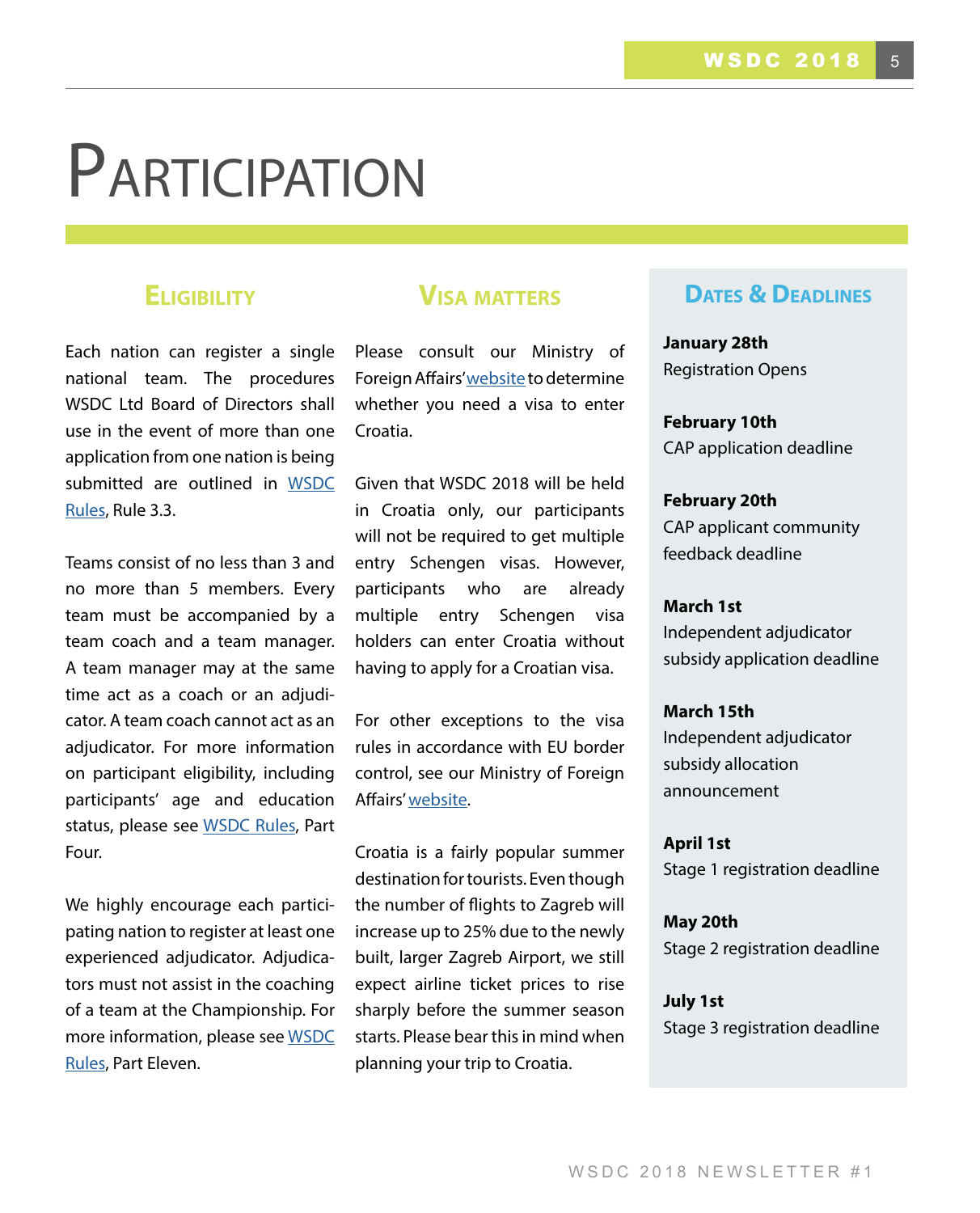### ADJUDICATION

#### Independent adjudicators and subsidies

Independent adjudicators will be able to register through the regular registration page starting with January 28th.

To ensure the quality of the adjudicator pool as well as regional representation, we'll be offering subsidies to a limited number of independent adjudicators.

Subsidy applications will be done through the same registration system. Our Chief Adjudicators will allocate subsidies after reviewing all subsidy applications.

Subsidy application deadline is **March 1st**. The results will be published by **March 15th**, allowing independent adjudicators enough time to finalize their Stage 1 registration by April 1st.

#### CA CHANGE CAP CALL

When the community awarded us with hosting rights back in 2016, our suggestions for Chief Adjudicators were Aisha Ahmad (Pakistan) and Anna England Kerr (Slovenia/ England). The tournament committee vote confirmed them both as WSDC 2018 CAs.

Recently, however, Anna has had to step down for personal reasons, which we are very sorry for. Luckily, Anna agreed to stay on board and provide help to the CAP in the following months.

In other news, we're happy to announce that Claire Ryan (New Zealand) accepted our proposition and has been confirmed by WSDC Board of Directors to join Aisha as WSDC 2018 Chief Adjudicator.

We're opening applications to serve on the Chief Adjudicator's Panel for WSDC 2018. To be eligible to be a member of the Chief Adjudicator's Panel, the individual must have judged in at least one Championship prior to being appointed as per WSDC Rules.

Applications can be submitted through [this form](https://docs.google.com/forms/d/e/1FAIpQLSfK77mM0WMAjmoLJ_Y_cCd8ye6uPHyPJfFlvc5FbtG2ZFOS0w/viewform) until February 10th.

The applicant list will be published on February 11th. We kindly ask the community to submit their feedback on applicants through [this](https://docs.google.com/forms/d/e/1FAIpQLSe5WPNOw4teLrmG8P_99yDAfZ_NTXn7oJDuvhCQ2HWP2WWnRg/viewform) [form](https://docs.google.com/forms/d/e/1FAIpQLSe5WPNOw4teLrmG8P_99yDAfZ_NTXn7oJDuvhCQ2HWP2WWnRg/viewform) until February 20th.

The Chief Adjudicators will select the members of the Chief Adjudicator's Panel after considering all applications and feedback.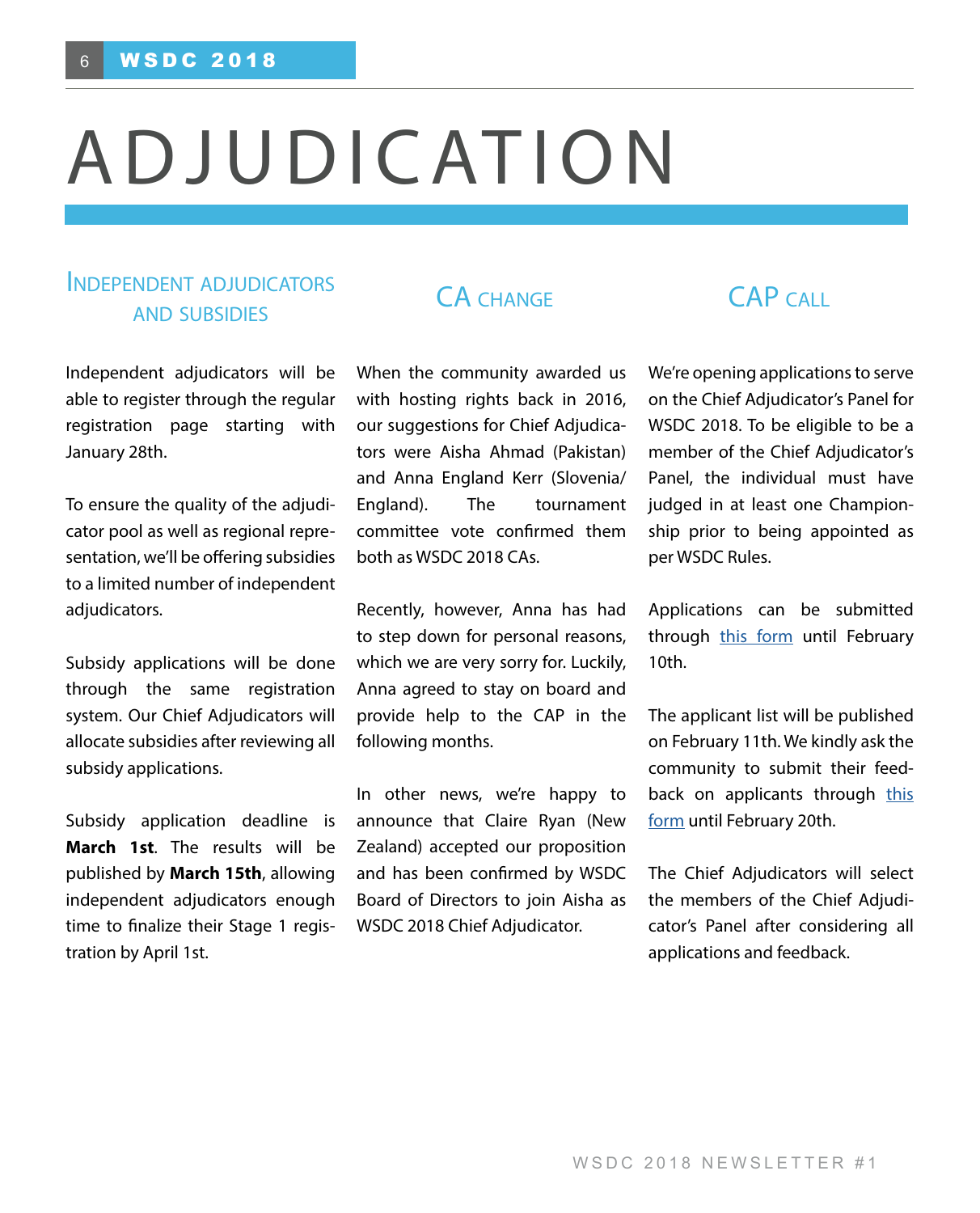## WSDC 2018 CROATIA

As we already announced through the community mailing list, we regretfully have to inform you we will not be hosting a part of WSDC 2018 in Slovenia due to new Schengen border regulations. During our preparations for the bid and the first stages of organizing WSDC 2018, the new, stricter regulations were not place and crossing the border was much simpler and faster.

Since March 2017, we did our best to explore all available options with every relevant public institution in both Croatia and Slovenia (all of which were very keen on us hosting the tournament in both countries despite the amendment). Given how long it would take us to cross the border under the new amendment to Schengen borders code even with their full support, we decided to host WSDC 2018 in Croatia only.

#### PATRONS



#### PRESIDENT OF THE republic of Croatia

WSDC 2018 is organized under the patronage of the President of Croatia Kolinda Grabar-Kitarović.



#### MAYOR OF ZAGREB

WSDC 2018 is organized under the patronage of Mayor of Zagreb Milan Bandić.



#### Hanza Media **CORPORATION**

Our media sponsor for WSDC 2018 is Hanza Media corporation and their flagship Jutarnji List, the best-selling newspaper and mostread news site in Croatia. As the Championship draws nearer, we'll approach several delegations for a short report on their preparation process to be published as a part of their WSDC 2018 coverage.